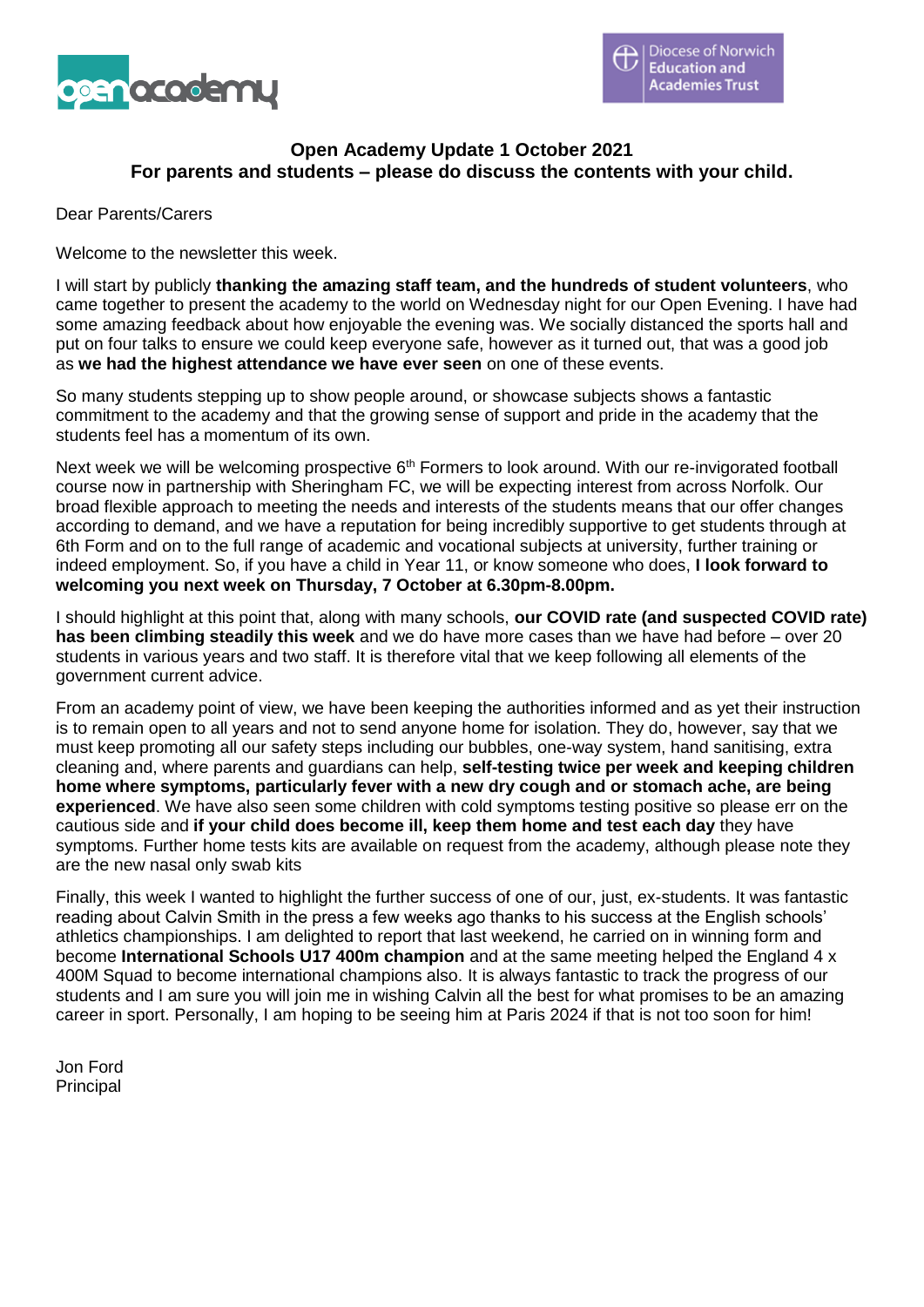

#### **Contents:**

- **1. Aspens School Catering**
- **2. Presentation Evening**
- **3. Year 7 News**
- **4. Year 8 News**
- **5. Year 9 News**
- **6. Year 10 News**
- **7. Year 11 News**
- **8. Sixth Form News**
- **9. Careers**
- **10. Library News**
- **11. Attendance**
- **12. Chaplain's Reflection**

## **1. Aspens School Catering**

On the 1 October a new legislation known as Natasha's Law comes into effect. It requires any prepackaged direct sale foods (PPDS) to be clearly labelled with:

- name of food
- full list of ingredients
- allergenic ingredients emphasised within the list

Aspens have implemented the changes and new processes. Our robust allergy procedure and special diet process will continue to remain the foundation for providing a safe food service for all our customers.

Aspens Services Ltd

## **2. Presentation Evening**

On Wednesday, 10 November the academy will be holding our KS4 and KS5 presentation evening. This evening is a great night for us to celebrate the success of current and previous students. Students who will be receiving awards will be contacted shortly with an invite to the evening.

We are looking for parents who may know of any local business or company who would sponsor an award. If you are interested in this, or require any further information then please contact Beth Whitwood (Head of Whole School Rewards) at [Bethany.whitwood@open-academy.org.uk](mailto:Bethany.whitwood@open-academy.org.uk)

Ms Whitwood Teacher

#### **3. Year 7 News**

A big thank you to those students who contributed to the Open Evening on Wednesday for Year 6s. In particular to Martha Wardell and Harvey Eastman who spoke to all parents during the Principal's address. We couldn't have been more proud of how confidently they spoke in front of their audience.

Please check with your child, their Teams account for homework that needs to be completed. All homework must be completed, if not there will be compulsory catch up sessions after half term. Homework club is available after school in the library Wednesday - Friday 3-4pm each week. If your child is having problems completing homework there are Teams video guides on the school website in the student and learning area. Students can also ask their class teacher and tutor for support.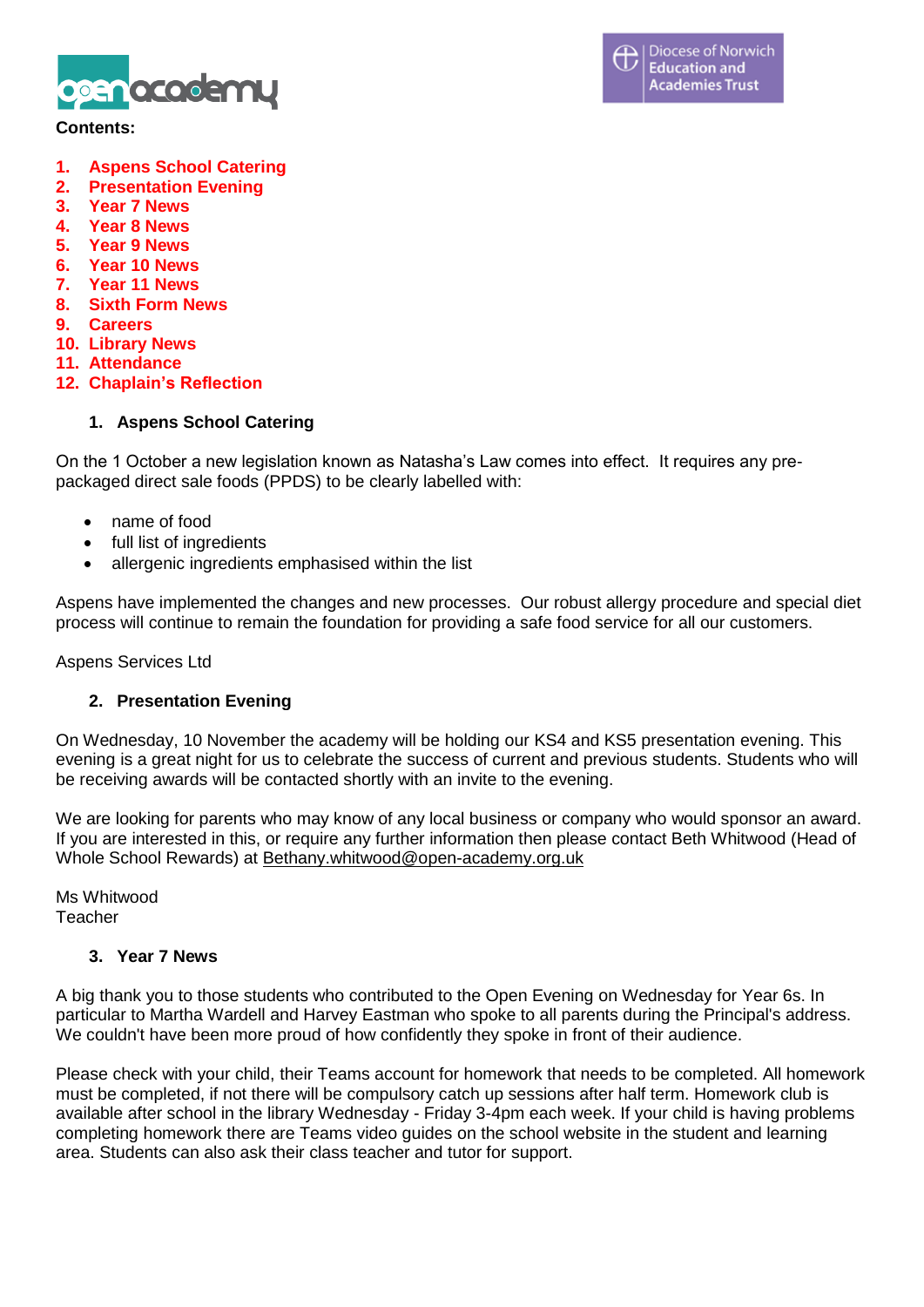

Well done to the following for receiving the most achievement points this week: Martha Wardell, Harvey Eastman, Leonard Read, Kayden Smith -Howell, Hannah Stagg, Bobbin Deacon, Martina Vaskyte and Caitlin Paige.

Mrs Pearsall – Head of Year 7 Mrs Middleton – Assistant Head of Year 7

## **4. Year 8 News**

WOW! What an amazing group of students we have in Year 8. Lots of students helped with the Open Evening on Wednesday in one way or another, whether it was their work being displayed, helping with the evening or speaking in front of the prospective new parents/students. We are so proud of you all, there are some real super stars in the making.

Students leaderships roles are to be confirmed next week. Look out for the exciting announcements.

A general reminder this week about uniform. As we head into autumn, please refer to the school uniform policy if parents/carers are considering purchasing new items for school. Plain black trousers should be worn pulled up to the waist and it is permitted to wear a plain thin black belt with an unobtrusive buckle. Not "skinny" style hipsters or with unnecessary accoutrements (extra zips, buckles etc.) Plain black knee length skirt. **Outdoor wear**: Any sensible, weatherproof outdoor garment is permitted. (no denim, leather jackets or hooded sweatshirts). Outdoor wear must be removed when entering the school.

Top Tutor group this week: Mr Bradshaw - C8 with a total of 294 points so far this week.

Top achievers this week: Millie Hagger, Hallie Chandler, Isioma Onuchukwu, Lucy-Rose Brown, Kayne Banham, Georgia Brown, Olivia Cooper, Riley Daniels, Roseanne Gardner, Charlie Mann, Theo Powley, Harley Ringer, Rebecca Shapcott, Leah Skipper.

There will be a Year 8 football team run by Mark Pimlott our school Chaplin. We can't wait to see what the team can do. Training will be every Wednesday after school for an hour, starting on Wednesday, 6 October. Students are to meet Mark in the Sports Hall.

More exciting clubs/activities are also taking place or being planned. If your child is interested in participating in any clubs, please ask them to speak to their tutors or the rest of the year team.

Learning Hubs are continuing after school from Monday to Thursday. Students are enjoying the opportunity to complete the work in a calm environment with support. Students have been requested to attend if they haven't completed their homework. This will be reviewed after half term. Some students have asked to attend for support with their homework. Parents/carers please let the year team know if your child would like to attend a Hub session to complete their homework.

Ms Whitwood and Mr Crawford - Heads of Year 8 Mrs Lamb - Assistant Head of Year 8

# **5. Year 9 News**

No update.

Mr Pickup – Head of Year 9 Mrs Smith – Assistant Head of Year 9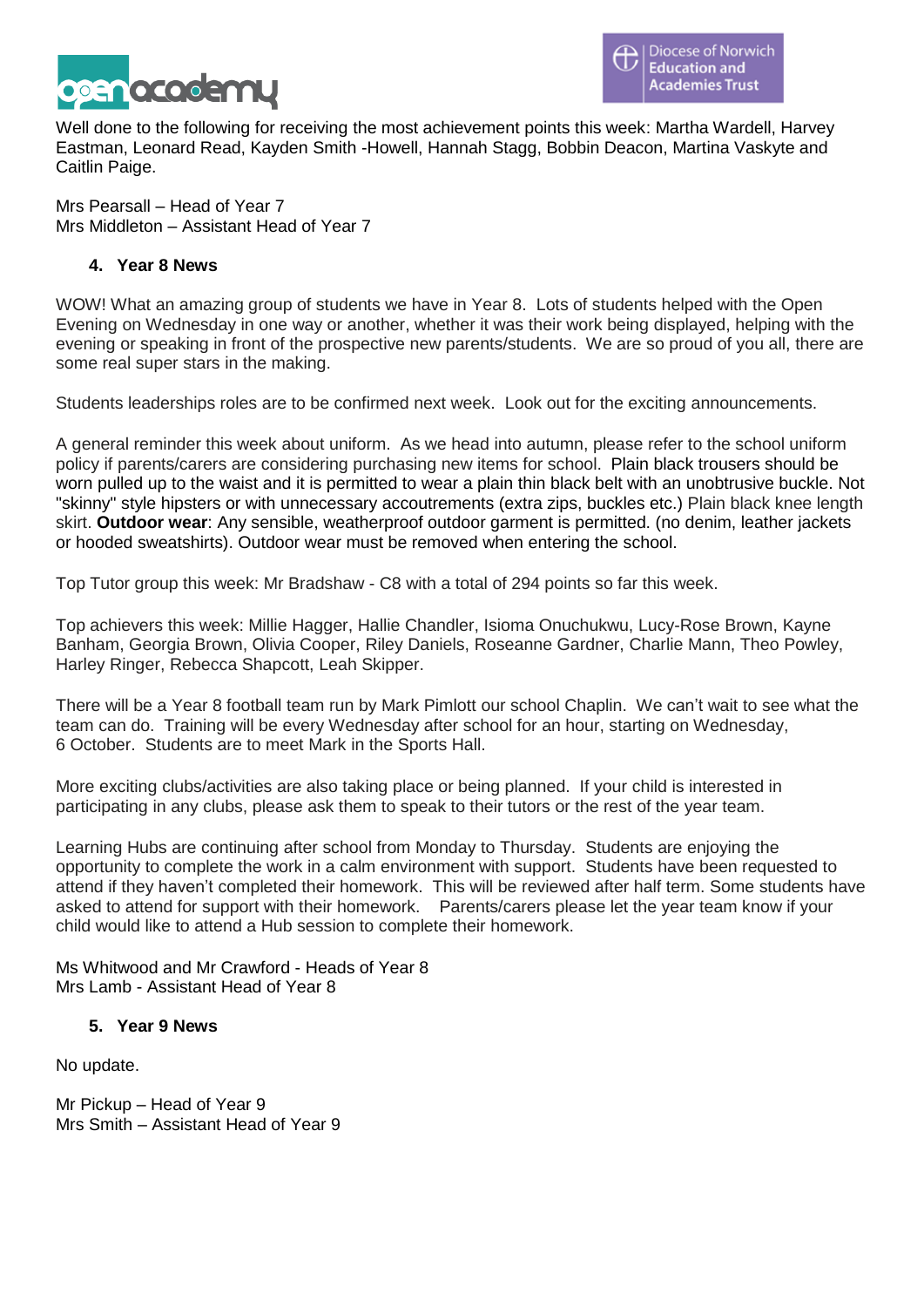

# **6. Year 10 News**

Another great week, it's good to see all Year 10 fully settled in their option classes and have had a brilliant start to KS4.

A busy week with vaccinations taking place on Monday and Open Evening on Wednesday. We wanted to say a big thank you for every student that came to support the academy for Open Evening. It was a massive success and the feedback about our Year 10 guides was awesome. We are so proud of them. Thank you to everyone who gave up their time and achievement points will be given out next week.

The leadership team will be revealed on Monday, thank you for all those that applied.

We have lots of students 'tied' at the top of the achievement points list. It's a long list this week but well done to the following: William Orr, Joshua Carter-Strike, Jake Folkes, Lisa Kracewicz, Katie Edge, Joshua Mace, Owen Middleton, Millie Walker, Rose Wheatley, Torri Ashton, Jude Abramson, Isabel Bush, Lucy Birkett, Summer Maccormack, Grace Moreton, Bryn Norris, Charlie Palmer and Tommy Taylor.

Please carry on encouraging your child to do their homework on Teams. Please let us know if there is anything we can support with.

Have a good weekend everyone.

Mr Lambert – Head of Year 10 Mrs Roe – Assistant Head of Year 10

## **7. Year 11 News**

It has continued to be an encouraging start to the year with another 702 achievement points awarded in the past week to Year 11. The students are working hard, they are finding their feet and adjusting well to their 6 period days. Thank you for your continued support with the latter.

A big thank you also to all the Year 11 students who gave up their own time to help out at the Open Evening. We had many positive comments from prospective parents with a specific shout out to Amber Cleverly who was praised for her wonderful tours.

We have also been asked to give a special mention to the whole of Mrs Marsham's maths class whose attitude to work was highly praised.

Please remember that the Greater Norwich Post 16 Opportunities Fair is taking place next Wednesday, 6 October at NCFC Carrow Road from 12-7pm.

Mrs Clayton – Head of Year 11 Mrs Roberts – Assistant Head of Year 11

#### **8. Sixth Form News**

Another really positive week at OA6. I will keep it really brief this week! Please see below a link for UEA taster lectures which are really beneficial to get a feel of what subjects you may want to study at university. Year 13s will very soon be getting ready to apply via UCAS and should by now have started researching courses that they may like to do. Please make sure that they have booked themeselves onto some of the lectures below by clicking on the link!

<https://www.uea.ac.uk/study/information-for/young-people/subject-taster-sessions>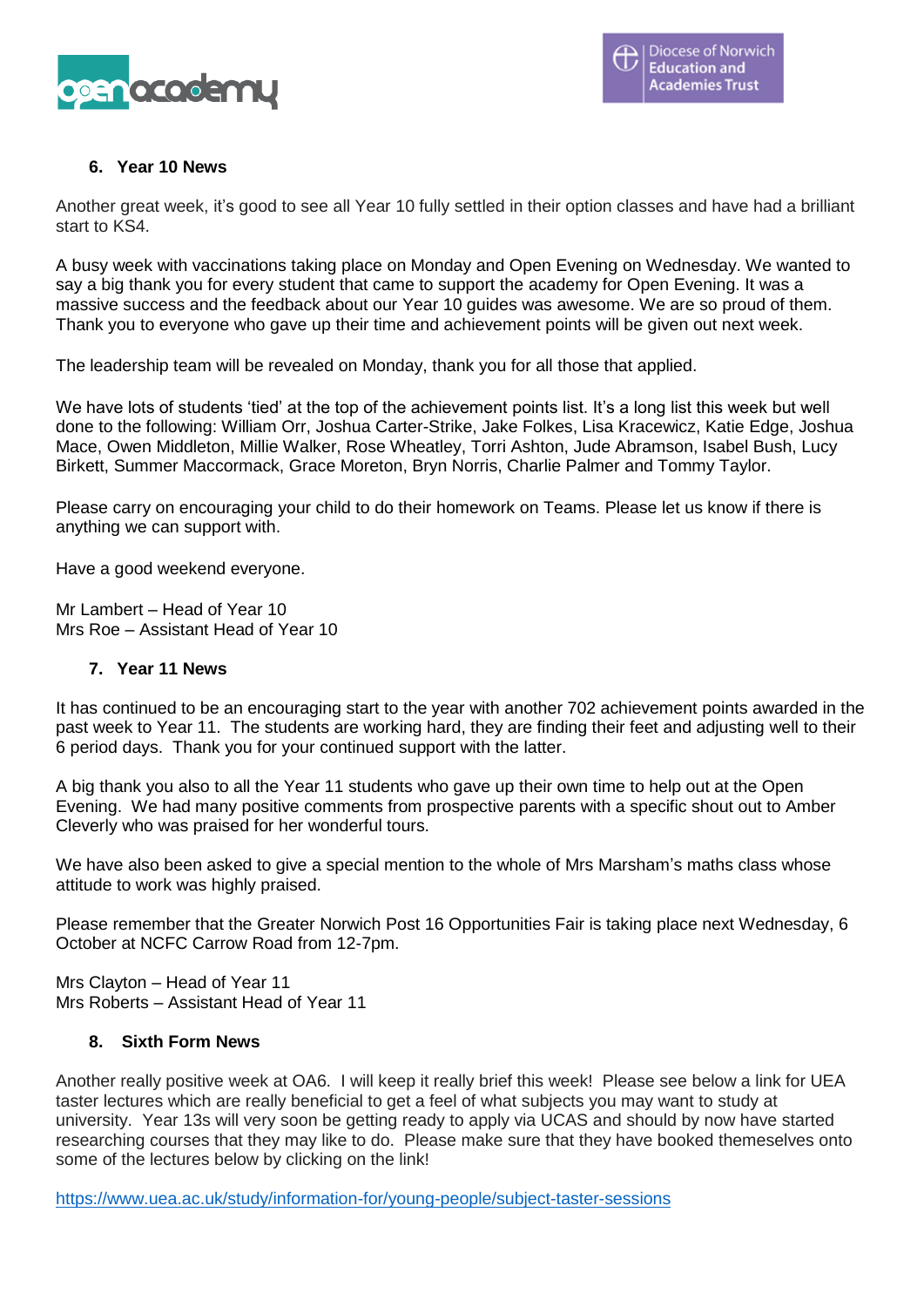

Mrs Molloy Head of Sixth Form

# **9. Careers**



Parents of Year 11 students, don't forget the Post 16 Opportunities Fair which is happening at the Top of the Terrace at Carrow Road on Wednesday, 6 October. The event is open all afternoon, closing at 7pm allowing time for students to attend with their families. More information can be found in the above flyer.

Mrs Davies

Careers Facilitator and Assistant Head of Sixth Form

#### **10. Library News**

Next week is National Libraries week and we will of course be celebrating in the school library. The following activities will be taking place in the library over lunch:

## **1. Design your perfect library**

Inspired by the 13 Storey [Treehouse](https://www.youtube.com/watch?v=SmIU_VzQM2s) series by Andy Griffiths and Terry Denton we are encouraging students to design their own treehouse floor with a library theme - get creative and be as realistic or fantastical as you like! Student designs will be put together for a display in the library.

#### **2. Spread Kindness**

Write a kind or encouraging message to an anonymous reader and leave this in a book for others to find. Why not also take the opportunity to visit your local library and see what they are up to or sign up for a library card (Norfolk Libraries offer Digital Only or Full Membership options for young people.) [Find](https://openacademyorguk-my.sharepoint.com/:b:/g/personal/donna_ling_open-academy_org_uk/EbKxSC8bD0tGnm7L1oeGxG0BEt8TWc8KYA_Vt0pegVMjtQ?e=5sMBr4) out [more](https://openacademyorguk-my.sharepoint.com/:b:/g/personal/donna_ling_open-academy_org_uk/EbKxSC8bD0tGnm7L1oeGxG0BEt8TWc8KYA_Vt0pegVMjtQ?e=5sMBr4) here.

Miss Ling Librarian

## **11. Attendance**

Rewards – The top tutor group plus the top SRB tutor group, for having the highest attendance over a fortnight, will be awarded an attendance trophy.

Please do continue to let us know of any absences/appointments through Reception or using our Student Absence email address – [student.absence@open-academy.org.uk](mailto:student.absence@open-academy.org.uk)